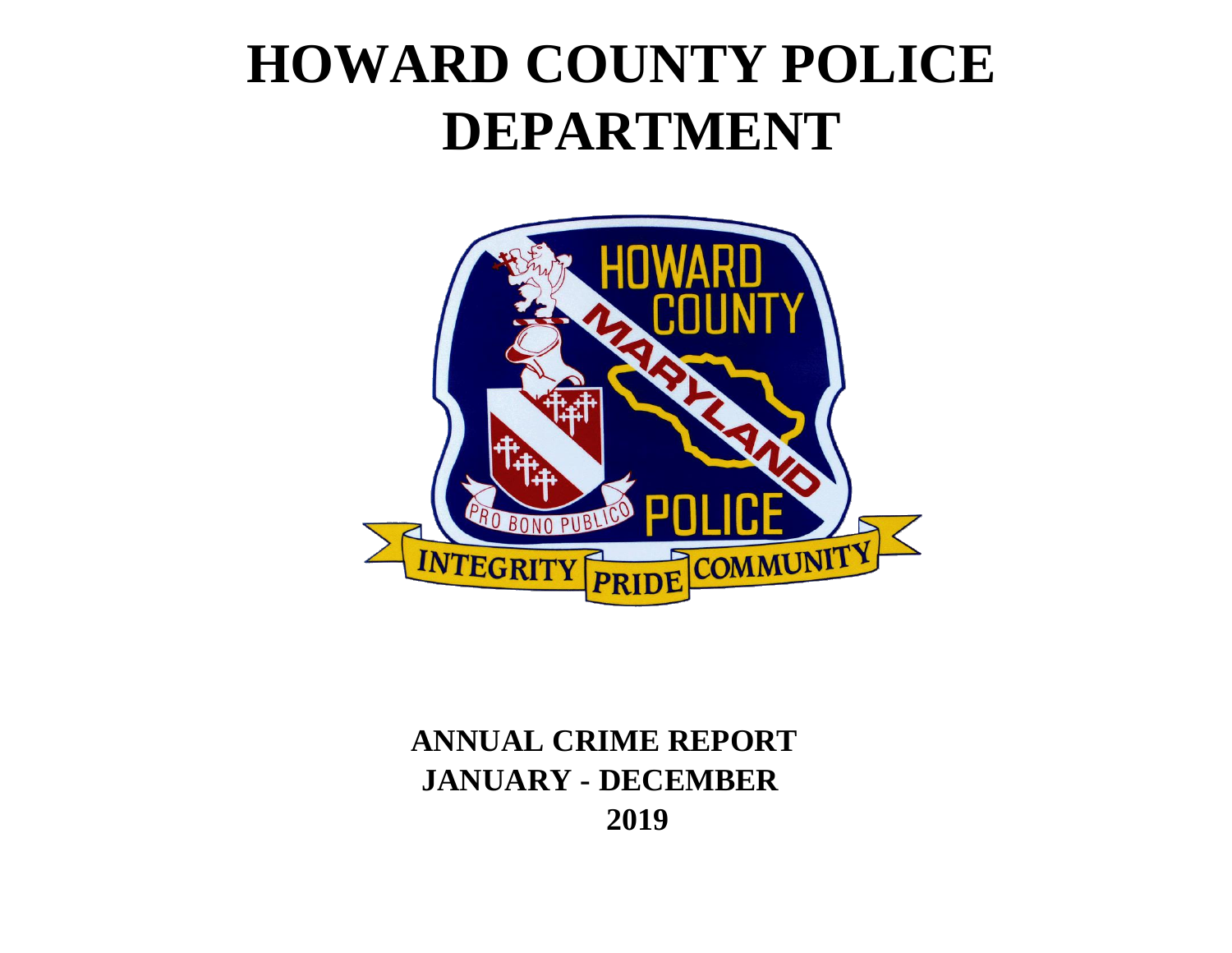### **FIVE YEAR SUMMARY OF OFFENSES**

#### **JANUARY - DECEMBER 2019**

|                                | 2015   | 2016   | 2017   | 2018   | $2019*$ | 5 YEAR AVG.* |
|--------------------------------|--------|--------|--------|--------|---------|--------------|
| HOMICIDE / NEG MANSLAUGHTER    |        |        |        |        |         | 4.6          |
| <b>RAPE</b>                    | 69     | 66     | 70     | 72     | 57      | 66.8         |
| ROBBERY                        | 225    | 201    | 202    | 130    | 167     | 185          |
| <b>AGGRAVATED ASSAULT</b>      | 423    | 440    | 490    | 439    | 280     | 414.4        |
| <b>HUMAN TRAFFICKING</b>       | 14     | 17     | 17     | 13     |         | 14.4         |
| <b>TOTAL VIOLENT CRIME</b>     | 733    | 730    | 785    | 655    | 523     | 685.2        |
|                                |        |        |        |        |         |              |
| BURGLARY                       | 785    | 840    | 810    | 442    | 428     | 661          |
| <b>THEFT</b>                   | 4309   | 4379   | 4336   | 3852   | 3613    | 4097.8       |
| <b>MOTOR VEHICLE THEFT</b>     | 204    | 303    | 353    | 254    | 263     | 275.4        |
| <b>ARSON</b>                   | 33     | 46     | 34     | 62     | 26      | 40.2         |
| <b>TOTAL PROPERTY CRIME</b>    | 5331   | 5568   | 5533   | 4610   | 4330    | 5074.4       |
|                                |        |        |        |        |         |              |
| <b>TOTAL PART I OFFENSES</b>   | 6064   | 6298   | 6318   | 5265   | 4853    | 5759.6       |
| <b>TOTAL PART II OFFENSES</b>  | 9525   | 9536   | 9535   | 9135   | 8708    | 9287.8       |
| <b>TOTAL OFFENSES</b>          | 15589  | 15834  | 15853  | 14400  | 13561   | 15047.41     |
| <b>TOTAL CALLS FOR SERVICE</b> | 130323 | 131814 | 131836 | 120905 | 119589  | 126893.4     |

\* 2019 Rape total reflects one unfounded 2018 incident

#### **TOTAL CRIME**

|                               | 2018  | 2019  | $\% + OR -$ |
|-------------------------------|-------|-------|-------------|
| <b>TOTAL PART I OFFENSES</b>  | 5265  | 4853  | $-7.83\%$   |
| <b>TOTAL PART II OFFENSES</b> | 9135  | 8708  | $-4.67\%$   |
| <b>TOTAL OFFENSES</b>         | 14400 | 13561 | $-5.83\%$   |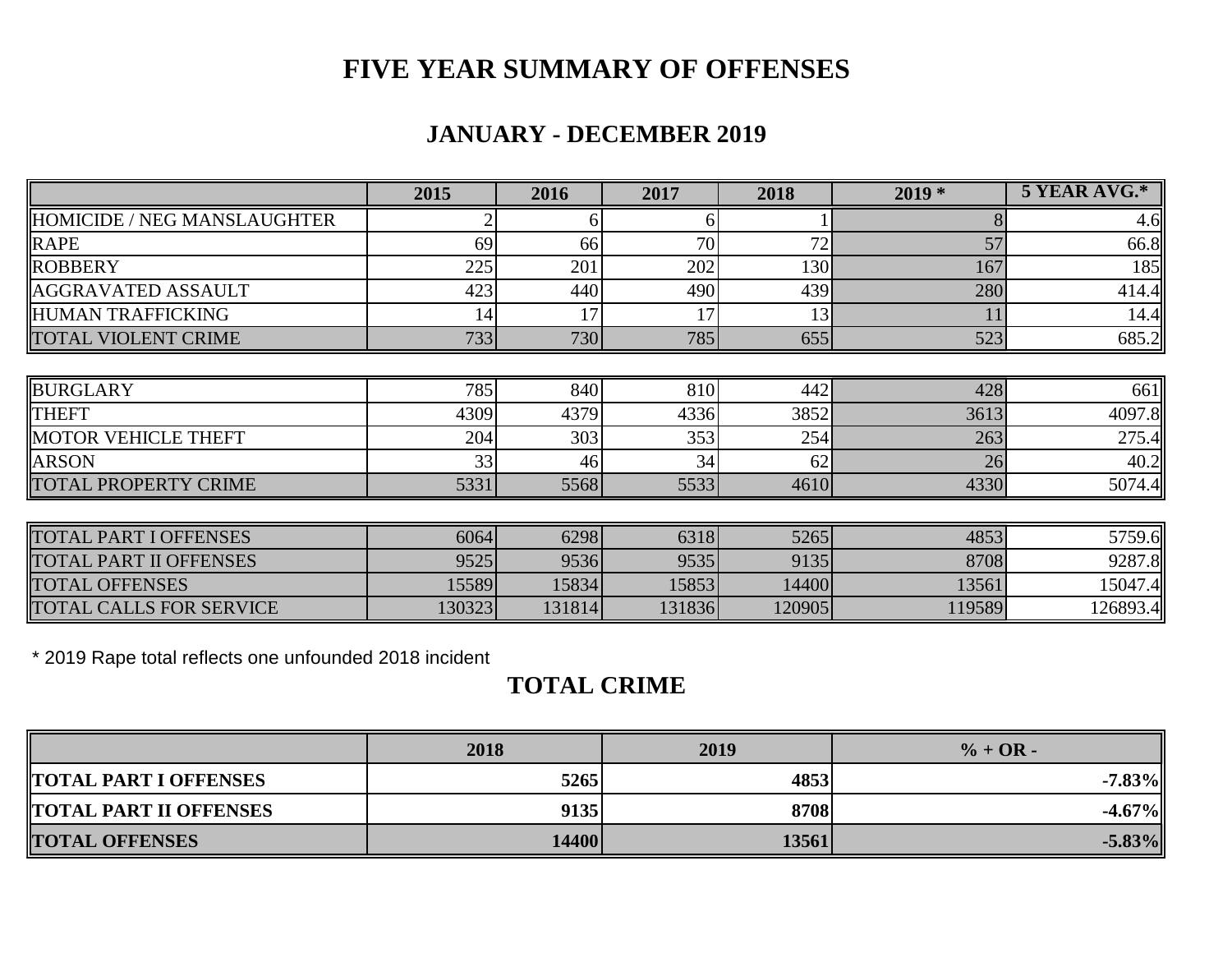#### **CRIME RATE**

#### **JANUARY - DECEMBER 2019**

|                             | 2018    | 2019    | 2018 MD Rate  |
|-----------------------------|---------|---------|---------------|
| <b>HOMICIDE</b>             | 0.30    | 2.44    | 8.11          |
| <b>RAPE</b>                 | 21.93   | 17.41   | 32.75         |
| ROBBERY                     | 39.59   | 51.00   | 160.79        |
| <b>AGGRAVATED ASSAULT</b>   | 133.71  | 85.51   | 267.02        |
| HUMAN TRAFFICKING           | 3.96    | 3.36    | N/A           |
| <b>TOTAL VIOLENT CRIME</b>  | 199.49  | 159.72  | 468.66        |
|                             |         |         |               |
| <b>BURGLARY</b>             | 134.62  | 130.71  | 312.64        |
| <b>THEFT</b>                | 1173.20 | 1103.38 | 1519.76       |
| MOTOR VEHICLE THEFT         | 77.36   | 80.32   | 200.85        |
| <b>ARSON</b>                | 18.88   | 7.94    | 16.13         |
| <b>TOTAL PROPERTY CRIME</b> | 1404.06 | 1322.35 | 2049.39       |
|                             |         |         |               |
| PART I CRIME                | 1603.55 | 1482.07 | 2518.05       |
| PART II CRIME               | 2782.24 | 2659.36 | not available |

The crime rate is the number of crimes per 100,000 population.

Howard County population October 2018 - 328,333

Howard County population October 2019 - 327,447

Maryland population 2018 - 6,042,718

\*Crime rate based on 2018 Crime in the United States (https://ucr.fbi.gov/crime-in-the-u.s/2018/crime-in-the-u.s.-2018/topic-pages/tables/table-5) \*Arson based on 2017 Maryland Crime Data (https://mdsp.maryland.gov/Document%20Downloads/2017%20Uniform%20Crime%20Report.pdf)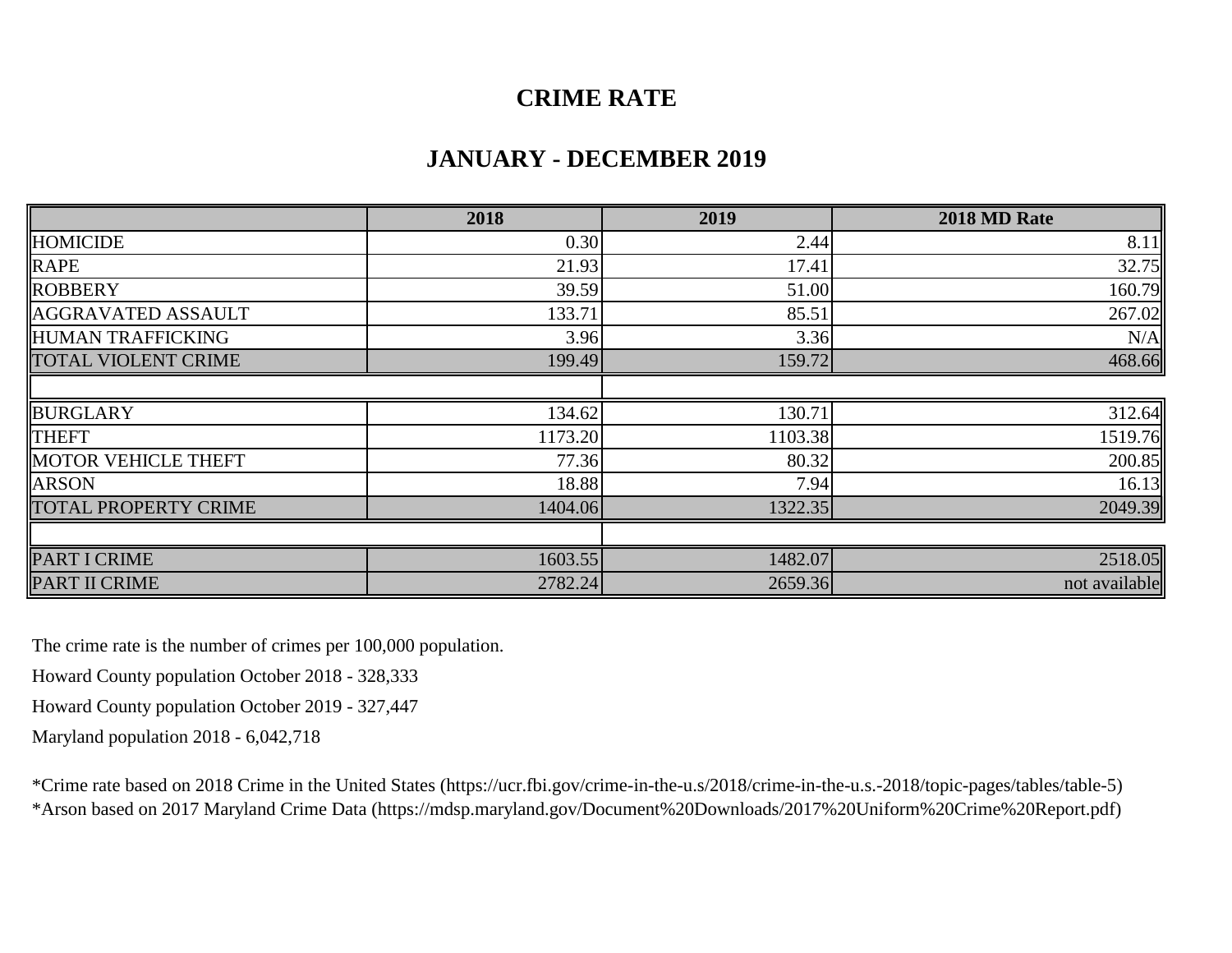#### **ARREST SUMMARY**

#### **JANUARY - DECEMBER 2019**

|                              |      | <b>ADULT ARRESTS</b> |            |      | <b>JUVENILE ARRESTS</b> |          |  |
|------------------------------|------|----------------------|------------|------|-------------------------|----------|--|
|                              | 2018 | 2019                 | % CHANGE   | 2018 | 2019                    | % CHANGE |  |
| <b>HOMICIDE</b>              |      |                      | 100.00%    |      |                         | 100.00%  |  |
| <b>RAPE</b>                  | 13   |                      | $-15.38%$  |      |                         | 100.00%  |  |
| <b>ROBBERY</b>               | 68   | 69                   | 1.47%      | 24   | 42                      | 75.00%   |  |
| AGG. ASSAULT                 | 203  | 156                  | $-23.15%$  | 42   | 38                      | $-9.52%$ |  |
| <b>HUMAN TRAFFICKING</b>     |      |                      | 100.00%    |      |                         | 0.00%    |  |
| TOTAL VIOLENT CRIME ARRESTS  | 284  | 248                  | $-12.68%$  | 66   | 83                      | 25.76%   |  |
| <b>BURGLARY</b>              | 98   | 108                  | 10.20%     | 48   | 60                      | 25.00%   |  |
| <b>THEFT</b>                 | 457  | 313                  | $-31.51\%$ | 172  | 174                     | 1.16%    |  |
| <b>MOTOR VEHICLE THEFT</b>   | 18   |                      | $-22.22%$  |      |                         | 300.00%  |  |
| <b>ARSON</b>                 |      |                      | $-50.00\%$ |      | 12                      | 0.00%    |  |
| TOTAL PROPERTY CRIME ARRESTS | 581  | 439                  | $-24.44\%$ | 233  | 250                     | 7.30%    |  |
|                              |      |                      |            |      |                         |          |  |
| TOTAL PART I CRIME ARRESTS   | 865  | 687                  | $-20.58%$  | 299  | 333                     | 11.37%   |  |
| TOTAL PART II CRIME ARRESTS  | 2556 | 2090                 | $-18.23\%$ | 321  | 299                     | $-6.85%$ |  |
| <b>TOTAL ARRESTS</b>         | 3421 | 2777                 | $-18.82%$  | 620  | 632                     | 1.94%    |  |

\*Human Trafficking arrests are also reflected in other arrest categories per UCR Guidelines.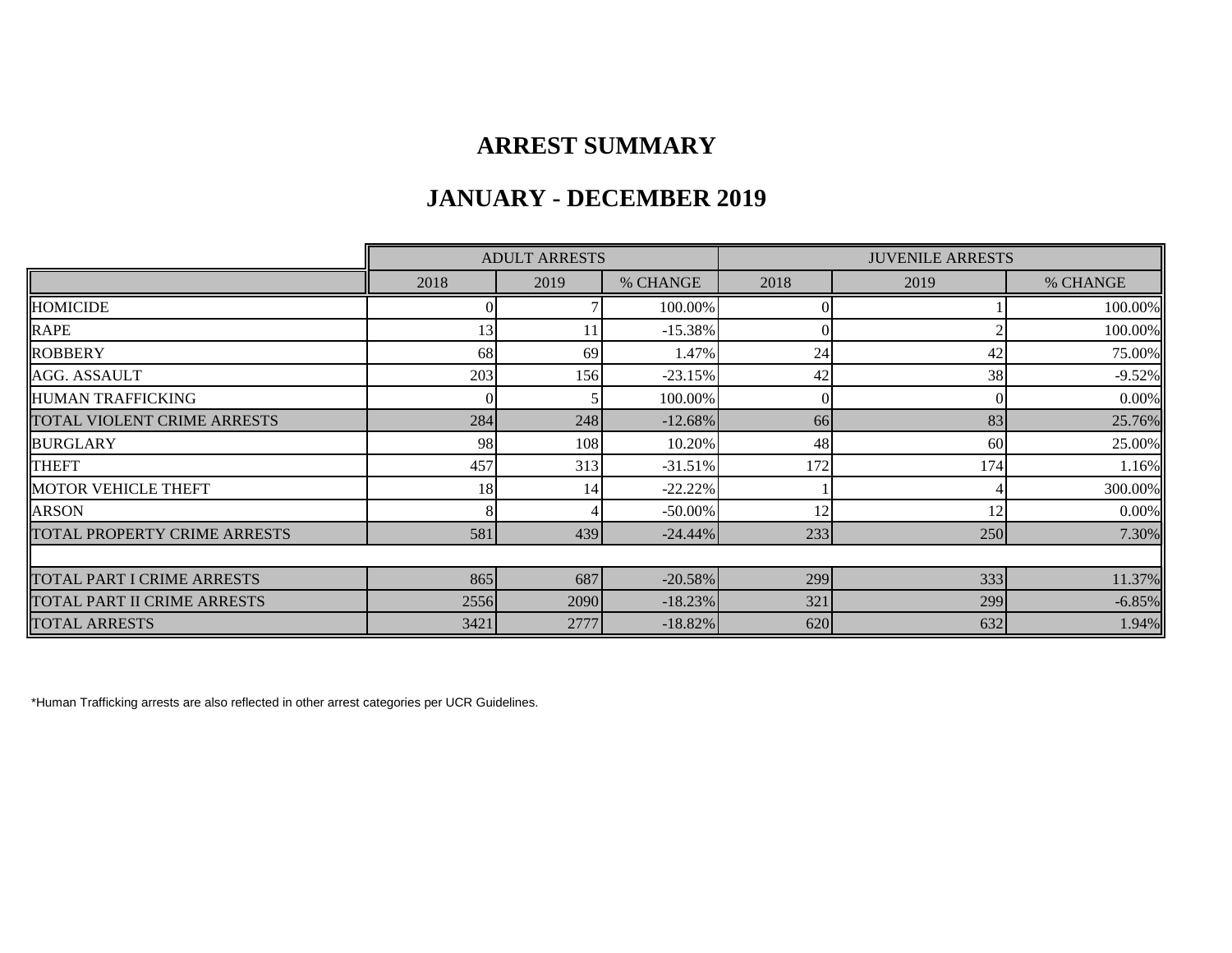#### **JANUARY - DECEMBER 2019**



#### **JANUARY - DECEMBER**

|                                     | 2018 | 2019       | <b># CHANGE</b> | <b>CHANGE</b><br>$\mathbf{a}$ |
|-------------------------------------|------|------------|-----------------|-------------------------------|
| <b>ASSAULTED</b><br><b>OFFICERS</b> | 102  | 102<br>1/4 | , .             | 20.59%                        |